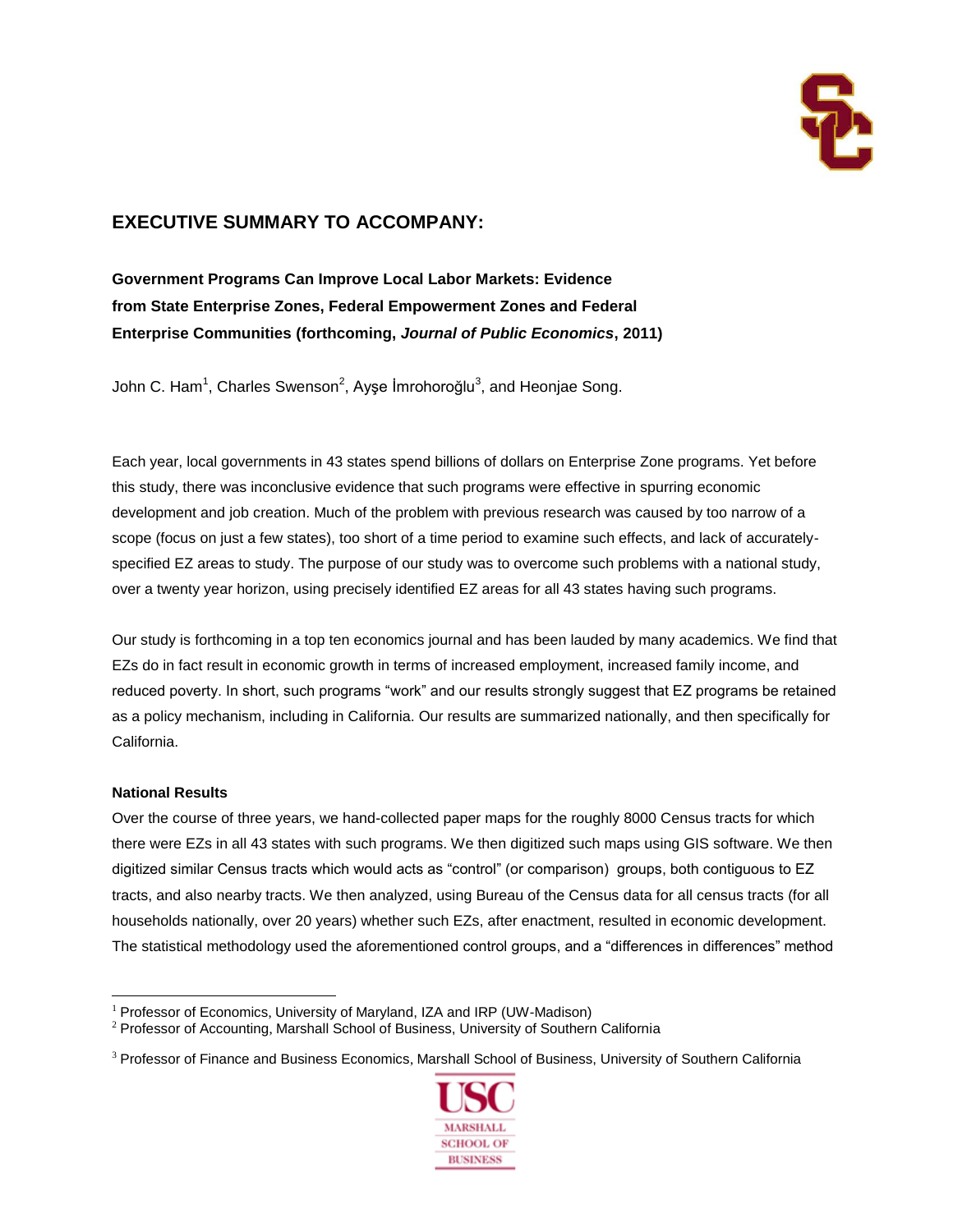

(widely accepted in economics), to control for trends in growth. We found convincing evidence that such EZ programs worked, as follows:

- ►EZs reduced unemployment rates by 3.1% (Table 4 in the paper)
- ►EZs reduced poverty rates by 26.1% (Table 4 in the paper)
- ►EZs increased wage and salary income by \$2714 (Table 4 in the paper)
- ►There we no spillovers to other areas of the states (i.e., EZs did not "steal" businesses from other areas)

In our national analysis, we also found that similar Federal "Zones" had strong positive effects.

# **California Results**

Our data enabled us to also do by-state analyses of EZ programs. We found similar strong evidence that EZs "work" in California as follows:

- ►EZs reduced unemployment rates by 3.4% (Table 5 in the paper)
- ►EZs reduced poverty rates by 8.6% (Table 5 in the paper)
- ►EZs increased wage and salary income by \$3136 (Table 5 in the paper)
- ►There we no spillovers to other areas of the state (i.e., EZs did not "steal" businesses from other areas)

# **Comparison to Prior Studies**

Prior studies often used crudely measured EZ locational data or methodologies, and this paper should be viewed as the newest, best, credible evidence on the effectiveness of EZs. With respect to California-specific EZ studies, the PPIC study uses firm level data from Dun & Bradstreet which makes it extremely difficult to detect any employment changes resulting from California EZ policy (due to the interval measurement scale used). The PPIC study also does not control for national trends(our study does), which contributes to high standard errors (also making it very difficult to determine statistical significance of EZ policies on employment).

# **Conclusion**

We believe that our study is by far the most robust work done in this area. We find that EZs are an effective policy mechanism for reducing unemployment and poverty, and increasing incomes.